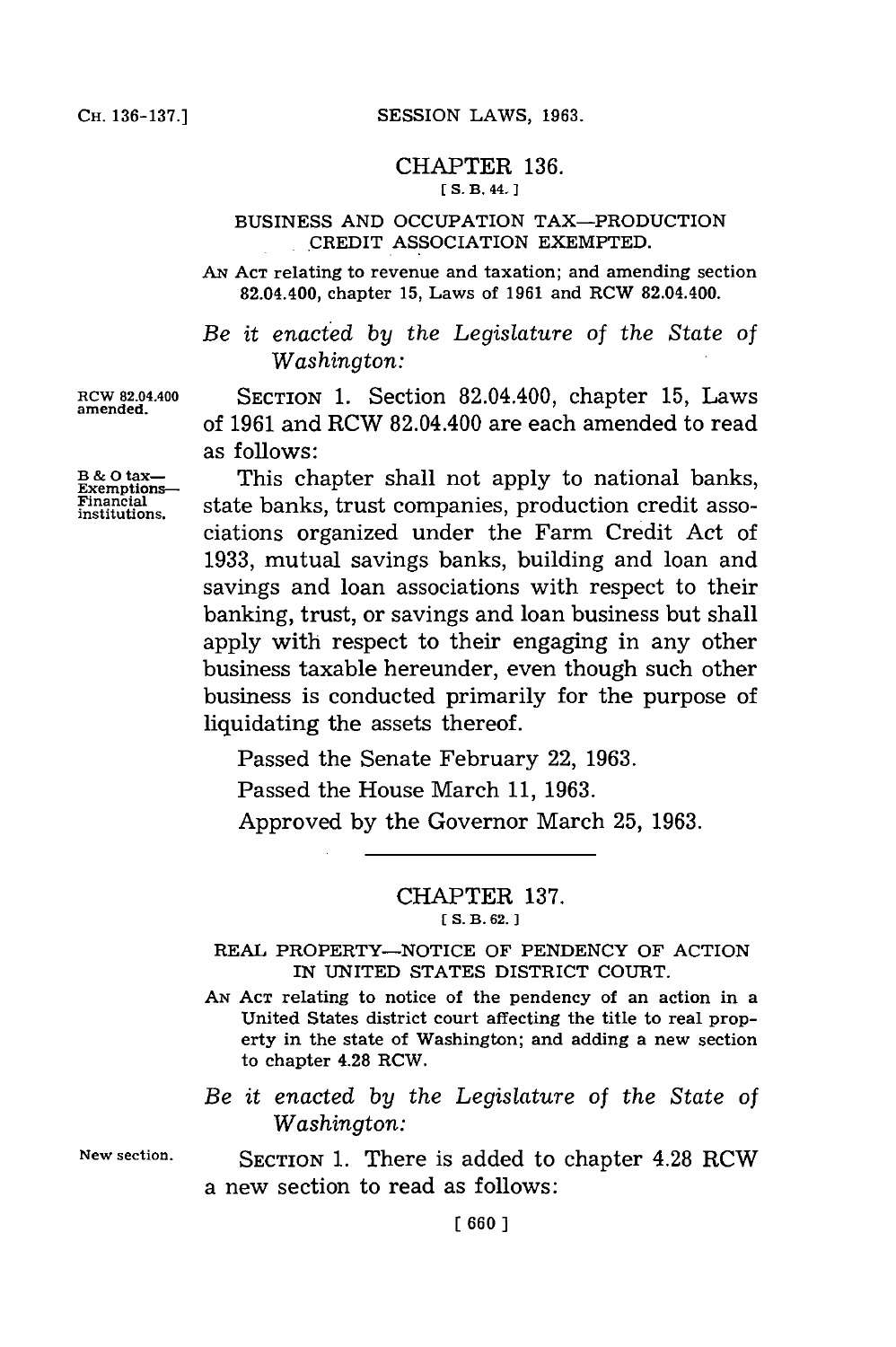In an action in a United States district court for Lis pendens in U.S.<br>
In district in the state of Washington affecting the district court<br>
a district of the state of Washington the to real estate. any district in the state of Washington affecting the title to real property in the state of Washington, the plaintiff, at the time of filing the complaint, or at any time afterwards, or a defendant, when he sets up an affirmative cause of action in his answer, or at any time afterwards, if the same be intended to affect real property, may file with the auditor of each county in which the property is situated a notice of the pendency of the action, containing the names of the parties, the object of the action and a description of the real property in that county affected thereby. From the time of the filing only shall the pendency of the action be constructive notice to a purchaser or encumbrancer of the property affected thereby, and every person whose conveyance or encumbrance is subsequently executed or subsequently recorded shall be deemed a subsequent purchaser or encumbrancer, and shall be bound **by** all proceedings taken after the filing of such notice to the same extent as if he were a party to the action. For the purpose of this section an action shall be deemed to be pending from the time of filing such notice: Provided, however, That such notice **Proviso.** shall be of no avail unless it shall be followed **by** the first publication of the summons, or **by** personal service thereof on a defendant within sixty days after such filing. And the court in which the said action was commenced may, in its discretion, at any time after the action shall be settled, discontinued or abated, on application of any person aggrieved and on good cause shown and on such notice as shall be directed or approved **by** the court, order the notice authorized in this section to be canceled of record, in whole or in part, **by** the county auditor of any county in whose office the same may have been filed or recorded, and such cancellation shall be made **by**